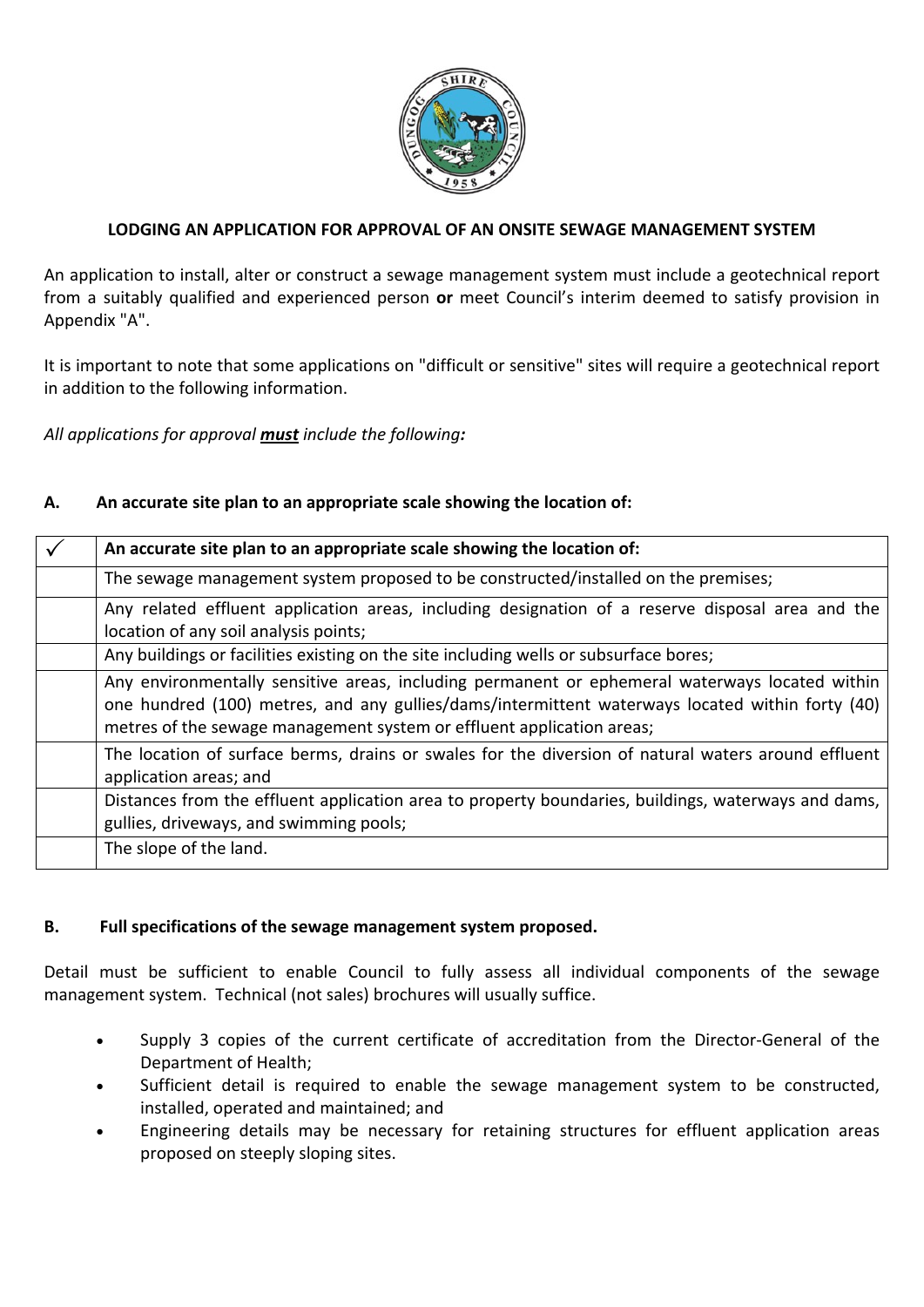- **C. A completed site report for Deemed to Satisfy provisions** (refer APPENDIX A) (Not required if a geotechnical report is supplied)
- D. An Application for Approval to Install a Waste Treatment Device and Approval to Operate an On-site **Sewage Management System.** (attached)
- **E. Floor plan of any buildings to be connected to the proposed system.**
- **F. Details of any maintenance agreement** (required for all AWTS),

### **G. Design plan of the irrigation area.**

The design plan should include the location of system components such as sprinkler/drip lines, valves sprinklers, diversion drains and bunding.

## **NB: When submitting the application, three (3) copies of Part A, B, E and G are required.**

### **CONSULTANTS**

See the Local and Hunter Yellow Pages.

**PLEASE NOTE – The Septic Application will not be accepted unless all the required information is submitted along with the Septic Application fee.**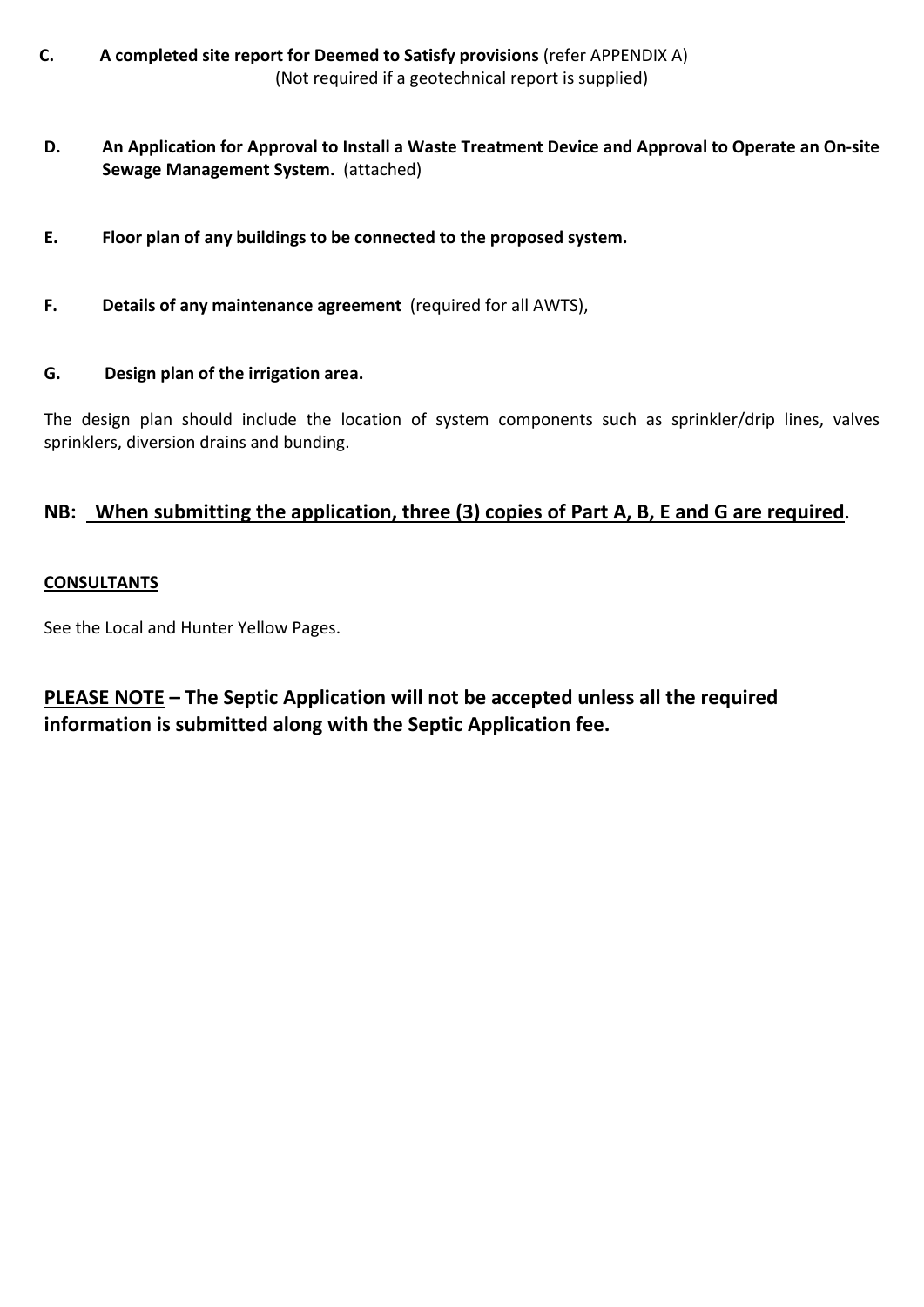

APPLICATION FOR APPROVAL TO INSTALL, ALTER OR CONSTRUCT A WASTE WATER TREATMENT DEVICE AND APPROVAL TO OPERATE AN ON‐SITE SEWAGE MANAGEMENT SYSTEM

The installation or alteration of wastewater treatment devices in Dungog Shire Council area requires the submission to Council of Applications to Install and to Operate a Waste Treatment Device. Please ensure that the following sections are completed as directed and the application fees and information required to process these applications **are submitted with this form.**

| $\square$ NEW INSTALLATION                                                                            |  | $\square$ ALTER EXISTING SYSTEM |  | $\square$ AMEND AN APPLICATION |
|-------------------------------------------------------------------------------------------------------|--|---------------------------------|--|--------------------------------|
| ADDRESS OF PROPERTY SUBJECT OF APPLICATION                                                            |  |                                 |  |                                |
|                                                                                                       |  |                                 |  |                                |
|                                                                                                       |  |                                 |  |                                |
|                                                                                                       |  |                                 |  |                                |
| <b>PROPERTY DESCRIPTION</b>                                                                           |  |                                 |  |                                |
|                                                                                                       |  |                                 |  |                                |
| $\Box$ Dwelling/s $\Box$ Commercial/Industrial Premises* $\Box$ Other*                                |  |                                 |  |                                |
| Property Water Supply: □ Mains □ Tank □ Other *                                                       |  |                                 |  |                                |
| SEPTIC SYSTEM DETAILS                                                                                 |  |                                 |  |                                |
| Number of Bedrooms<br>Any Liquid Trade Waste to be connected to system (Commercial/Industrial) YES/NO |  |                                 |  |                                |
| <b>OWNER DETAILS</b>                                                                                  |  |                                 |  |                                |
|                                                                                                       |  |                                 |  |                                |
|                                                                                                       |  |                                 |  |                                |
|                                                                                                       |  |                                 |  |                                |
| <b>INSTALLATION FIRM DETAILS</b>                                                                      |  |                                 |  |                                |
|                                                                                                       |  |                                 |  |                                |
|                                                                                                       |  |                                 |  |                                |
|                                                                                                       |  |                                 |  |                                |
| (please complete application on the back of this form)                                                |  |                                 |  |                                |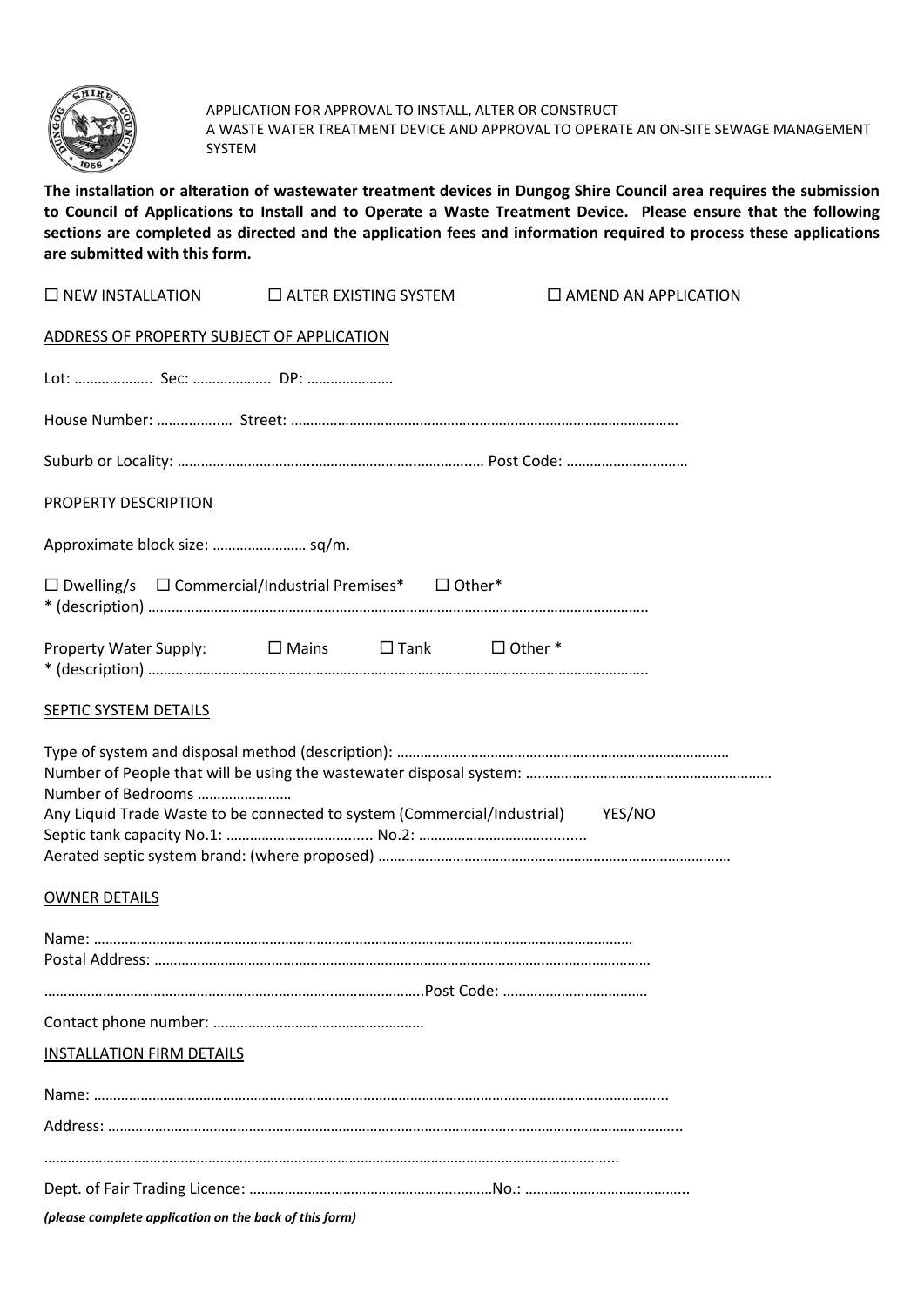### **1. APPLICATION FOR APPROVAL TO INSTALL WASTE TREATMENT DEVICE.**

The undersigned hereby makes application for the approval of Council to the plans and specifications of a proposed septic tank and agree to comply with the requirements and conditions that may be stated on the approval. I indemnify the Dungog Shire Council against any claim which may arise either from negligence or otherwise as a result of my carrying out or entrusting a third party to carry out the above work or any other work within the road reservation at the address below. Applicant Details

| Where Applicant is not the owner, owner(s) must sign below to consent to the lodging of the application. |  |
|----------------------------------------------------------------------------------------------------------|--|

Signature of Owner(s) ………………………………………….…………………… Date: ..…………………….…...

### **2. APPLICATION FOR APPROVAL TO OPERATE ON‐SITE SEWAGE MANAGEMENT SYSTEM.**

The undersigned hereby makes application for the approval of Council to Operate an On‐site‐ Sewage Management System in the Dungog Shire Area and agree to comply with the requirements and conditions that may be stated on the approval.

Signature of Operator ………………………………………….…………………… Date: ..…………………….…...

### Where Operator is not the owner, owner(s) must sign below to consent to the lodging of the application.

Signature of Owner(s) ………………………………………….…………………… Date: ..…………………….…...

**All applicants for Installation Approval must submit with this Application:‐ 3 copies of:‐** 

- The current certificate of accreditation from NSW Health & Manufacturers plans of the tank(s);
- Floor plan of any buildings to be connected to proposed system;
- Site plan

Where there is on-site disposal of effluent, applicants should also supply:-

- Information on the site plan indicating:‐
	- $\triangleright$  Buffer distances from the dwelling, outbuildings, boundaries, swimming pools, paths, groundwater bores, dams and waterways;
	- $\triangleright$  Primary effluent disposal area and storm water diversion drains;
	- $\triangleright$  For surface irrigation primary and reserve irrigation areas including drains and berms.
- A deemed to satisfy site report (form available through Council).
- Any geotechnical information requested by Council.

Where an aerated system is to be used applicants should also supply:-

- $\triangleright$  Design plans of the disposal area;
- $\triangleright$  Details of any maintenance agreement.

### Septic Application fee MUST be paid with this Application (Fees & Charges listed in Councils Operational Plan).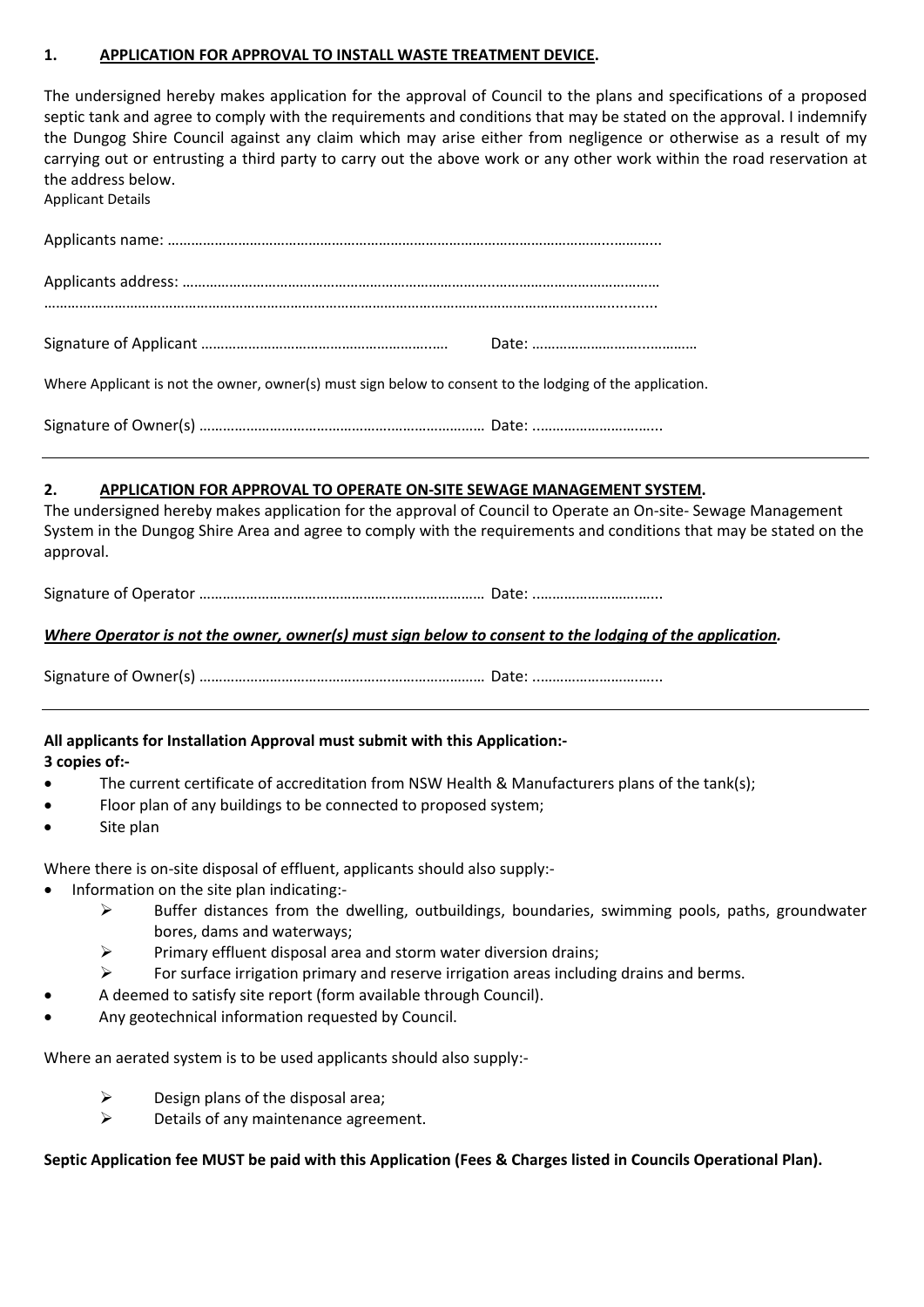# **APPENDIX "A"**

# **Dungog Shire Council's interim** *deemed to satisfy* **provision for On‐site Sewage Management.**

In the interim period until Council develops a Development Control Plan (DCP) for Effluent Disposal of On‐ site Sewage Systems for the Dungog Local Government Area, the alternative is given to applicants to propose on‐site sewage management systems without completing a full *Soil Assessment Report* from a suitable qualified and experienced person. This is only permitted when the disposal area of the system meets the deemed to satisfy provisions given below.

## **1. Simple Site Report**

A simple site report involves the completion of requested information in the forms:‐

- (i) Site Report
- (ii) Soil Assessment
- (iii) System Selection
- (iv) General Comments

Exclude the soil assessment form, if you adopt the following criteria.

### **2. Deemed to Satisfy Provisions for Disposal Areas.**

A. **A**erated Waste Water Treatment Systems (AWTS)

Shall be designed to provide one of the following:‐

- (i) Surface irrigation disposal areas of:
	- (a)  $1000m^2$  for 3 to 4 bedroom dwellings;
	- (b)  $500m^2$  for 2 bedroom dwellings or rural machinery sheds.
- (ii) Sub‐surface irrigation:
	- (a) Council encourages disposal via sub‐surface irrigation. The required area is dependant on irrigation design and site conditions.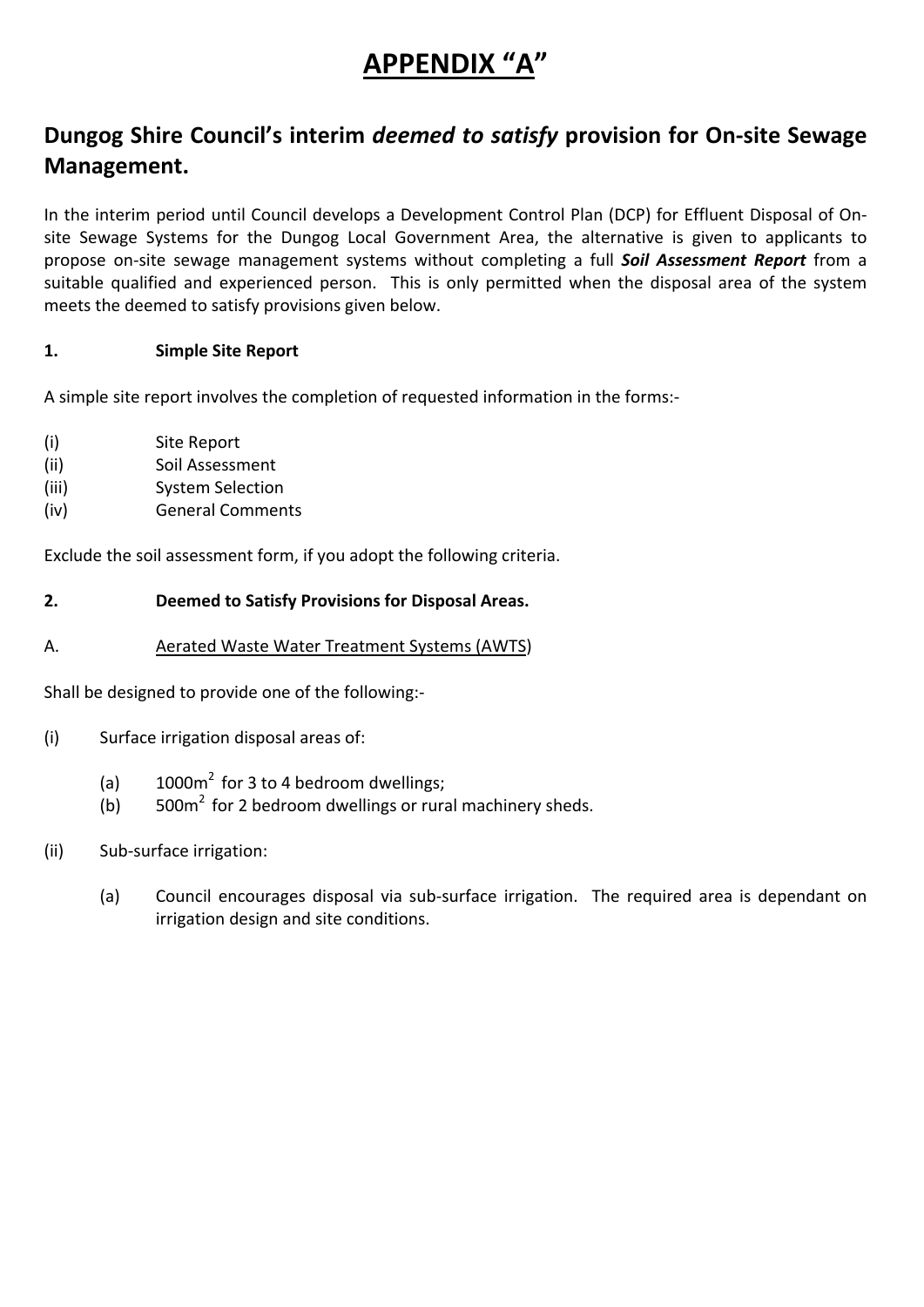### B. **Evapotranspiration**

Shall be designed to provide the following:‐

(i)  $350m^2$  for up to 4 bedroom dwelling.

Construction of the beds is to be 400mm deep backfilled with durable aggregate and 150mm top cover of permeable and fertile soil layer. Other construction requirments are to be in accordance with AS 1547:2000.

(ii) A baffled septic tank with a minimum capacity of 3,000L for 3 bedrooms and 3,500L for 4 bedrooms as per AS 1547:2000.

**Note:** Should the alternative deemed to satisfy provision not be taken, a full site assessment by a suitably qualified and experienced person may propose an on-site effluent management system of reduced limitations or possible greater requirements. *Council retains the right to request a full site assessment if the site, in its opinion, requires one.*

## C. **Exemption Areas**

For residential dwellings in Paterson, East Gresford, Gresford, Vacy and Martins Creek (zoned Residential 2a), a tertiary treated effluent quality (AWTS or similar) is required.

For residential dwellings in Clarence Town (zoned Residential 2a) pumpout systems may be acceptable.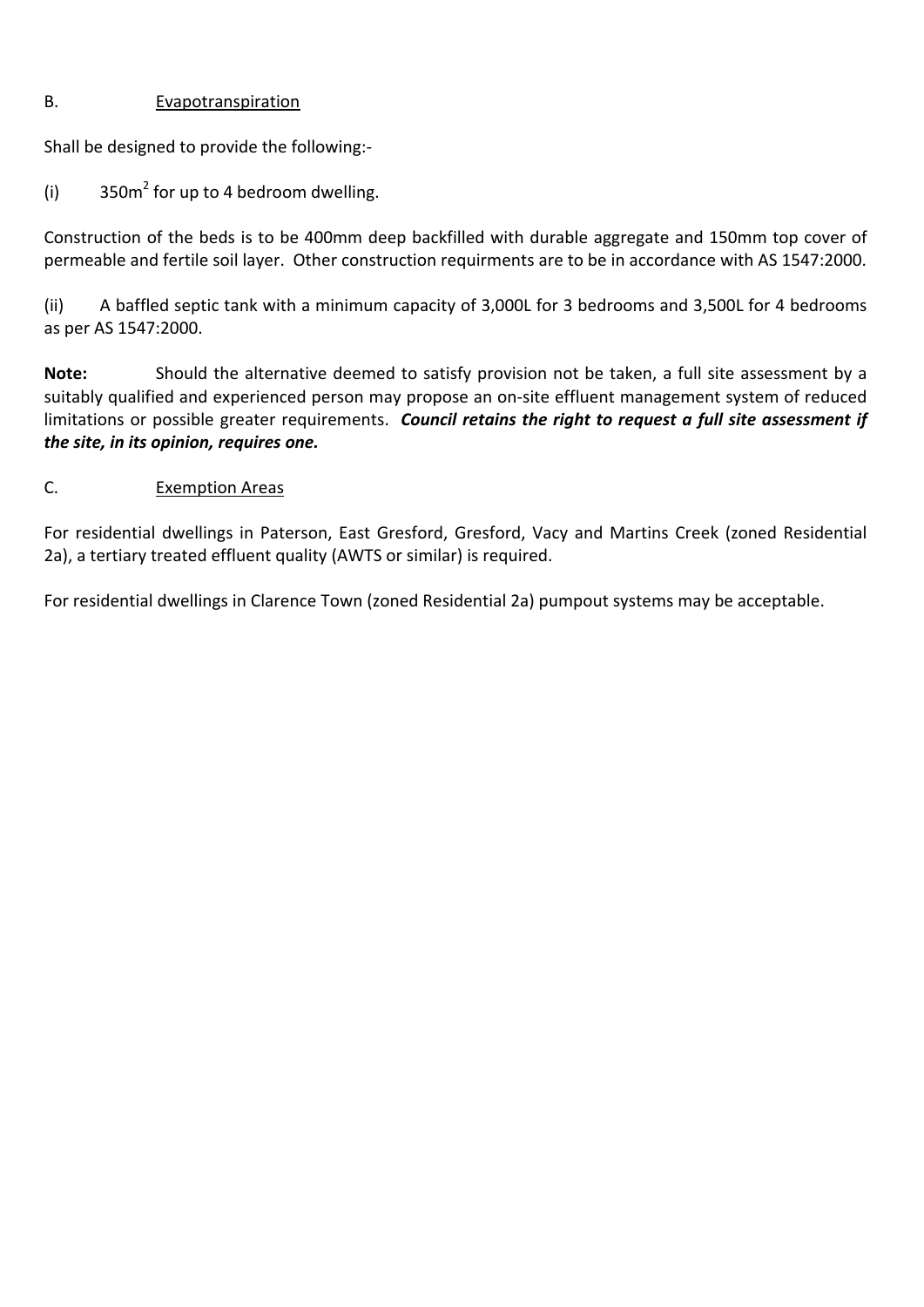# **DUNGOG SHIRE COUNCIL SITE REPORT FOR DEEMED TO SATISFY PROVISIONS**

**This form should be completed by the installation firm or a Council approved site evaluator where wastewater treatment will involve on‐site disposal of effluent. All sections of the report should be completed to allow for prompt assessment of the application. After the initial assessment of this application, Council may require the applicant to provide further details.** 

| <b>1. SITE EVALUATORS</b>                                                                        |                         |  |
|--------------------------------------------------------------------------------------------------|-------------------------|--|
| Company                                                                                          | Name(s)                 |  |
|                                                                                                  |                         |  |
| <b>Address</b>                                                                                   |                         |  |
|                                                                                                  |                         |  |
| Ph:                                                                                              | Fax:                    |  |
| Date of Assessment:                                                                              | Signature of Evaluator: |  |
|                                                                                                  |                         |  |
|                                                                                                  |                         |  |
| <b>2. SITE INFORMATION</b>                                                                       |                         |  |
| <b>Council Area:</b>                                                                             |                         |  |
| Owner/Developer:                                                                                 |                         |  |
| Address:                                                                                         |                         |  |
| Lot/DP                                                                                           |                         |  |
| <b>Street</b>                                                                                    |                         |  |
| Suburb                                                                                           |                         |  |
| Size/Shape/Layout/Buffers/Drains/Primary & Reserve areas:                                        |                         |  |
| Site plans of suitable scale & detail attached                                                   | Yes/No                  |  |
| (If no explain in general comments section 6)<br>Intended Water Supply:                          |                         |  |
| Rainwater<br>П                                                                                   |                         |  |
| <b>Reticulated Water Supply</b><br>$\Box$                                                        |                         |  |
| Bore/Groundwater<br>$\Box$                                                                       |                         |  |
| Expected wastewater quantity Number of bedrooms at 300L/bedroom/day                              |                         |  |
| <b>Number bedrooms</b><br>$300L =$<br>x                                                          | L/day                   |  |
|                                                                                                  |                         |  |
| Local experience: (information attached regarding on-site sewage management systems installed in |                         |  |
| the locality)                                                                                    |                         |  |
|                                                                                                  | Yes/No                  |  |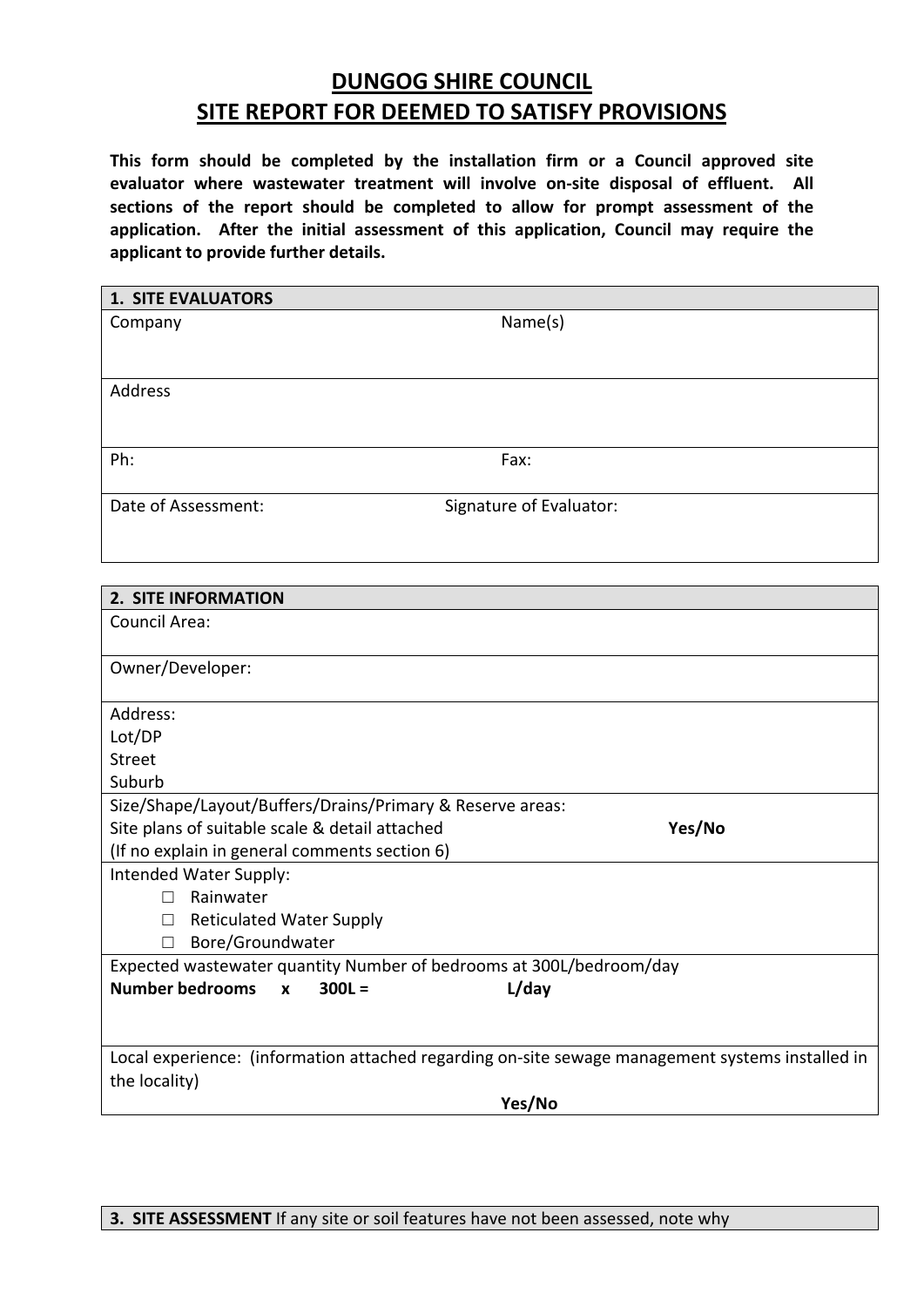| Flood potential:                                                                                                                                                                                                                                                                                                                                                                                    |        |  |
|-----------------------------------------------------------------------------------------------------------------------------------------------------------------------------------------------------------------------------------------------------------------------------------------------------------------------------------------------------------------------------------------------------|--------|--|
|                                                                                                                                                                                                                                                                                                                                                                                                     |        |  |
| Land application area above 1 in 20 year flood level                                                                                                                                                                                                                                                                                                                                                | Yes/No |  |
| Tank lids & electrical components above 1 in 100 year flood level                                                                                                                                                                                                                                                                                                                                   | Yes/No |  |
| Exposure:                                                                                                                                                                                                                                                                                                                                                                                           |        |  |
| (To sun and wind)                                                                                                                                                                                                                                                                                                                                                                                   |        |  |
| Slope:                                                                                                                                                                                                                                                                                                                                                                                              |        |  |
| (Nil or fall per unit distance eg 1 in 10)                                                                                                                                                                                                                                                                                                                                                          |        |  |
| Landform:                                                                                                                                                                                                                                                                                                                                                                                           |        |  |
| (low hills, plain, estuarine)                                                                                                                                                                                                                                                                                                                                                                       |        |  |
| Is there evidence of substantial run-on or seepage:                                                                                                                                                                                                                                                                                                                                                 | Yes/No |  |
| Is there evidence of erosion on-site:                                                                                                                                                                                                                                                                                                                                                               |        |  |
|                                                                                                                                                                                                                                                                                                                                                                                                     | Yes/No |  |
| Are disposal areas located on fill:                                                                                                                                                                                                                                                                                                                                                                 | Yes/No |  |
|                                                                                                                                                                                                                                                                                                                                                                                                     |        |  |
| Groundwater                                                                                                                                                                                                                                                                                                                                                                                         |        |  |
| Horizontal distance to groundwater well used for domestic water supply (m)                                                                                                                                                                                                                                                                                                                          |        |  |
| Bores in the area and their purpose:                                                                                                                                                                                                                                                                                                                                                                |        |  |
| Buffer distances from proposed disposal field to:                                                                                                                                                                                                                                                                                                                                                   |        |  |
| Permanent waters (m):                                                                                                                                                                                                                                                                                                                                                                               |        |  |
| Other waters (m):<br>٠                                                                                                                                                                                                                                                                                                                                                                              |        |  |
| Other sensitive environments (m):<br>٠                                                                                                                                                                                                                                                                                                                                                              |        |  |
| Boundary of premises (m):                                                                                                                                                                                                                                                                                                                                                                           |        |  |
| Swimming pools (m):                                                                                                                                                                                                                                                                                                                                                                                 |        |  |
| Buildings (m):                                                                                                                                                                                                                                                                                                                                                                                      |        |  |
| Is their sufficient land area available for:                                                                                                                                                                                                                                                                                                                                                        |        |  |
| Application system (including buffer distances):                                                                                                                                                                                                                                                                                                                                                    | Yes/No |  |
| Reserve application system (including buffer distances):                                                                                                                                                                                                                                                                                                                                            | Yes/No |  |
|                                                                                                                                                                                                                                                                                                                                                                                                     |        |  |
| Please provide on-site plan and outline of the proposed location of:                                                                                                                                                                                                                                                                                                                                |        |  |
| Septic tanks:<br>$\bullet$                                                                                                                                                                                                                                                                                                                                                                          |        |  |
| Primary disposal field:<br>$\bullet$                                                                                                                                                                                                                                                                                                                                                                |        |  |
| Reserve disposal field:<br>٠                                                                                                                                                                                                                                                                                                                                                                        |        |  |
| Any waterways or episodic drainage channels:<br>$\bullet$                                                                                                                                                                                                                                                                                                                                           |        |  |
| Test pit location:<br>$\bullet$                                                                                                                                                                                                                                                                                                                                                                     |        |  |
| Buildings, swimming pool etc<br>$\bullet$                                                                                                                                                                                                                                                                                                                                                           |        |  |
| Other environmentally significant features                                                                                                                                                                                                                                                                                                                                                          |        |  |
|                                                                                                                                                                                                                                                                                                                                                                                                     |        |  |
| A total area of 2000 square metres should be available for suface disposal of effluent from a typical<br>three bedroom house. This area includes the disposal field and reserve area and must be outside<br>the building envelope and buffer zones for disposal fields (see buffer zones attachment)<br>The designated disposal and reserve areas should not include areas where future building or |        |  |
| improvements may take place on-site. If 2000 square metres is not available, Council may require                                                                                                                                                                                                                                                                                                    |        |  |

Depth to rock or groundwater.

further geo technical and system design information.

Two test holes should be dug in a central location in the disposal field and two in the reserve area. **These holes should be refilled and marked after site assessment to allow for future Council inspection.**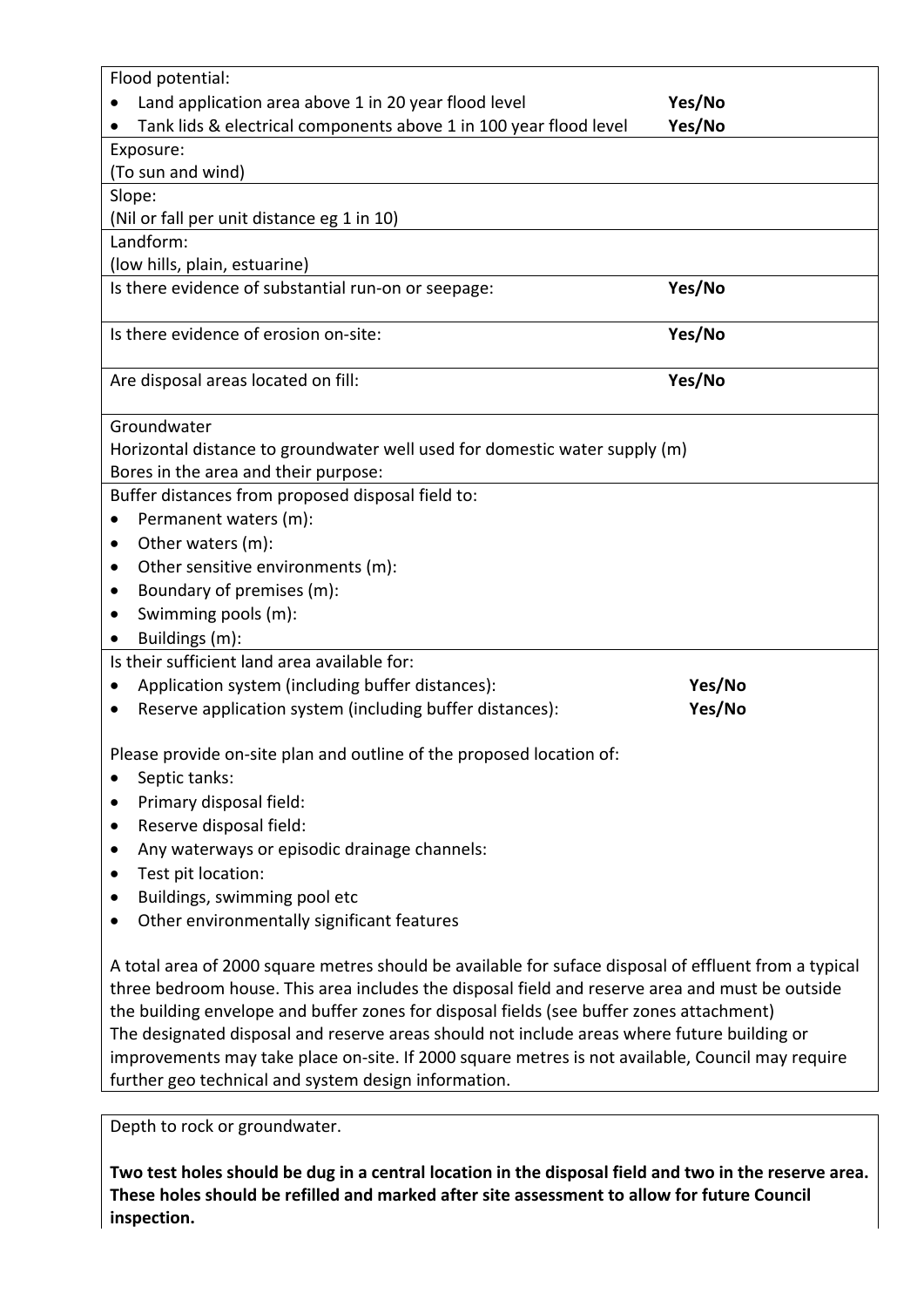| For disposal by spray irrigation.                                                                   |           |                            |        |
|-----------------------------------------------------------------------------------------------------|-----------|----------------------------|--------|
| Yes/No<br>Was rock or groundwater table encountered before reaching 500mm                           |           |                            |        |
| For sub-surface disposal of effluent.                                                               |           |                            |        |
| Was rock or groundwater table encountered before reaching 1000mm                                    |           |                            | Yes/No |
| Is there evidence on the surface of rock sheets or groundwater springs or soaks                     |           |                            | Yes/No |
| If yes to what extent.                                                                              |           |                            |        |
|                                                                                                     |           |                            |        |
| Please classify soil in test holes and indicate soil horizons in space provided. Top soil and humus |           |                            |        |
| layer should be indicated along with proportion of soil type represented in each hole.              |           |                            |        |
| a)Sand                                                                                              |           |                            |        |
| b)Sandy loam                                                                                        |           |                            |        |
| c)Loam                                                                                              |           |                            |        |
| d)Clay loam                                                                                         |           |                            |        |
| e)Silty clay                                                                                        |           |                            |        |
| f)Clay<br>g)Other                                                                                   |           |                            |        |
| h)Other                                                                                             |           |                            |        |
| PRIMARY DISPOSAL AREA                                                                               |           |                            |        |
|                                                                                                     |           |                            |        |
| 500mm for spray irrigation                                                                          | <b>OR</b> | 1m for subsurface disposal |        |
| Soil Type (a,b,c etc)                                                                               |           | Soil Type(a,b,c etc)       |        |
| * Please indicate height if rock or groundwater was reached                                         |           |                            |        |
|                                                                                                     |           |                            |        |
| <b>RESERVE DISPOSAL AREA:</b>                                                                       |           |                            |        |
| 500mm for spray irrigation                                                                          | <b>OR</b> | 1m for subsurface disposal |        |
| Soil Type (a,b,c etc)                                                                               |           | Soil Type(a,b,c etc)       |        |
| Please indicate height if rock or groundwater was reached.                                          |           |                            |        |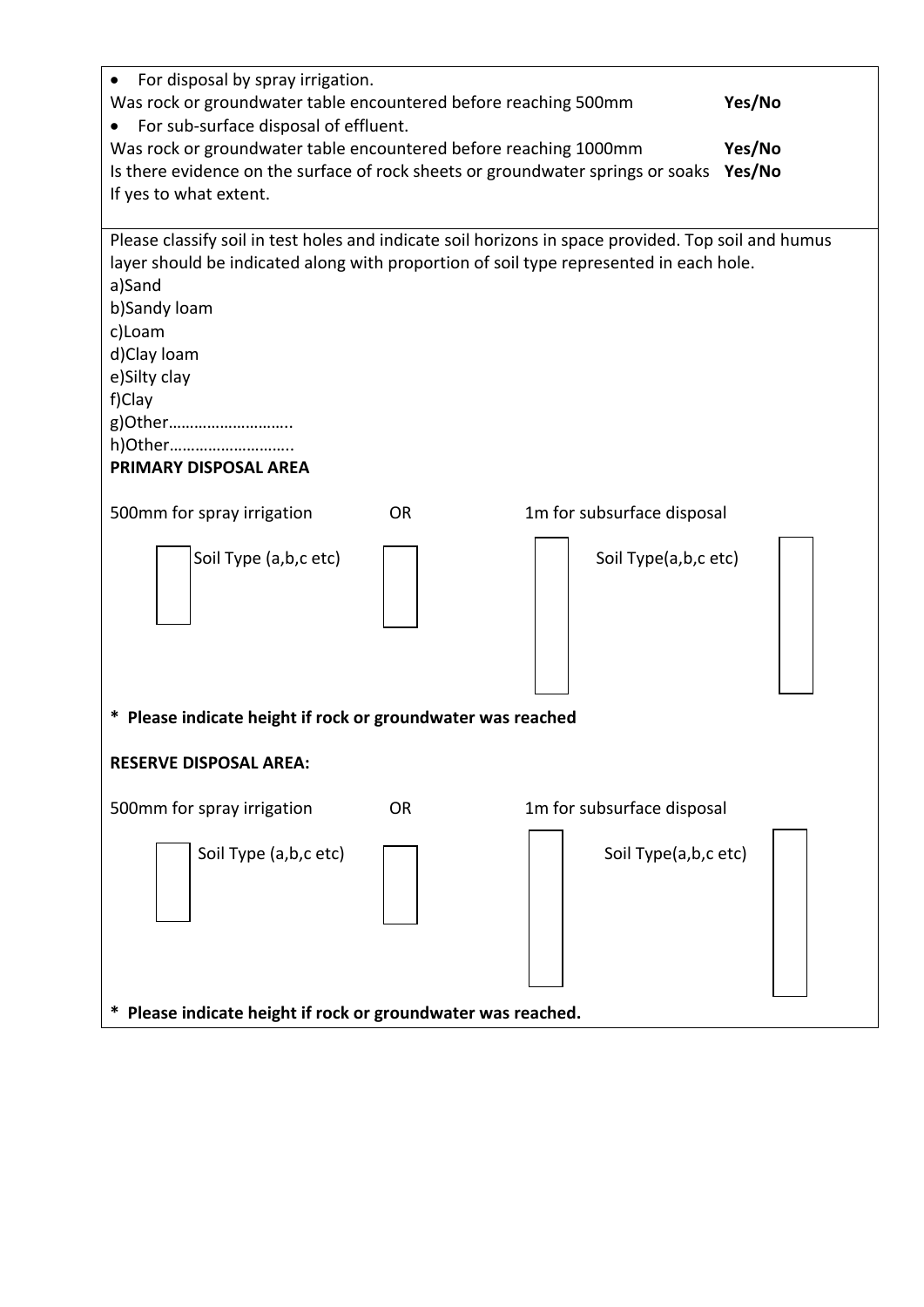| <b>4. IRRIGATION PUMP INFORMATION</b>                                                               |              |
|-----------------------------------------------------------------------------------------------------|--------------|
| Type and head size of irrigation pump:                                                              |              |
|                                                                                                     |              |
| Manufacturer's delivery pressure rating                                                             |              |
| Estimated head loss from top of tank to high point in disposal area:                                | metres       |
| Estimated head loss from pump to top of tank plus friction loss                                     | 2 metres     |
| Estimated total head loss                                                                           | Total:metres |
| NOTE: Council requires 10m head or 100kpg pressure at the irrigation field for adequate disposal of |              |

*NOTE: Council requires 10m head or 100kpa pressure at the irrigation field for adequate disposal of* effluent by spray irrigation. For irrigation pump sizing head loss from rise out of tank and rise to *disposal field must be subtracted from rated pump capacity*.

| <b>5. SYSTEM SELECTION</b>                                                      |                       |  |  |
|---------------------------------------------------------------------------------|-----------------------|--|--|
|                                                                                 |                       |  |  |
| Consideration of connection to a centralised sewerage system:                   |                       |  |  |
| Approximate distance to nearest feasible connection point:                      | High/Med/Low          |  |  |
| Potential for future connection to centralised sewerage:<br>$\bullet$           | High/Med/Low          |  |  |
| Potential for future connection to reticulated water:<br>$\bullet$              | Low/Already connected |  |  |
| Type of land application system considered best suited to site:                 |                       |  |  |
| Why:                                                                            |                       |  |  |
| Type of treatment system considered best suited to site and application system: |                       |  |  |
| Why:                                                                            |                       |  |  |

### **6. GENERAL COMMENTS**

Are there any specific environmental constraints?

Are there any specific health constraints?

Any other comments?